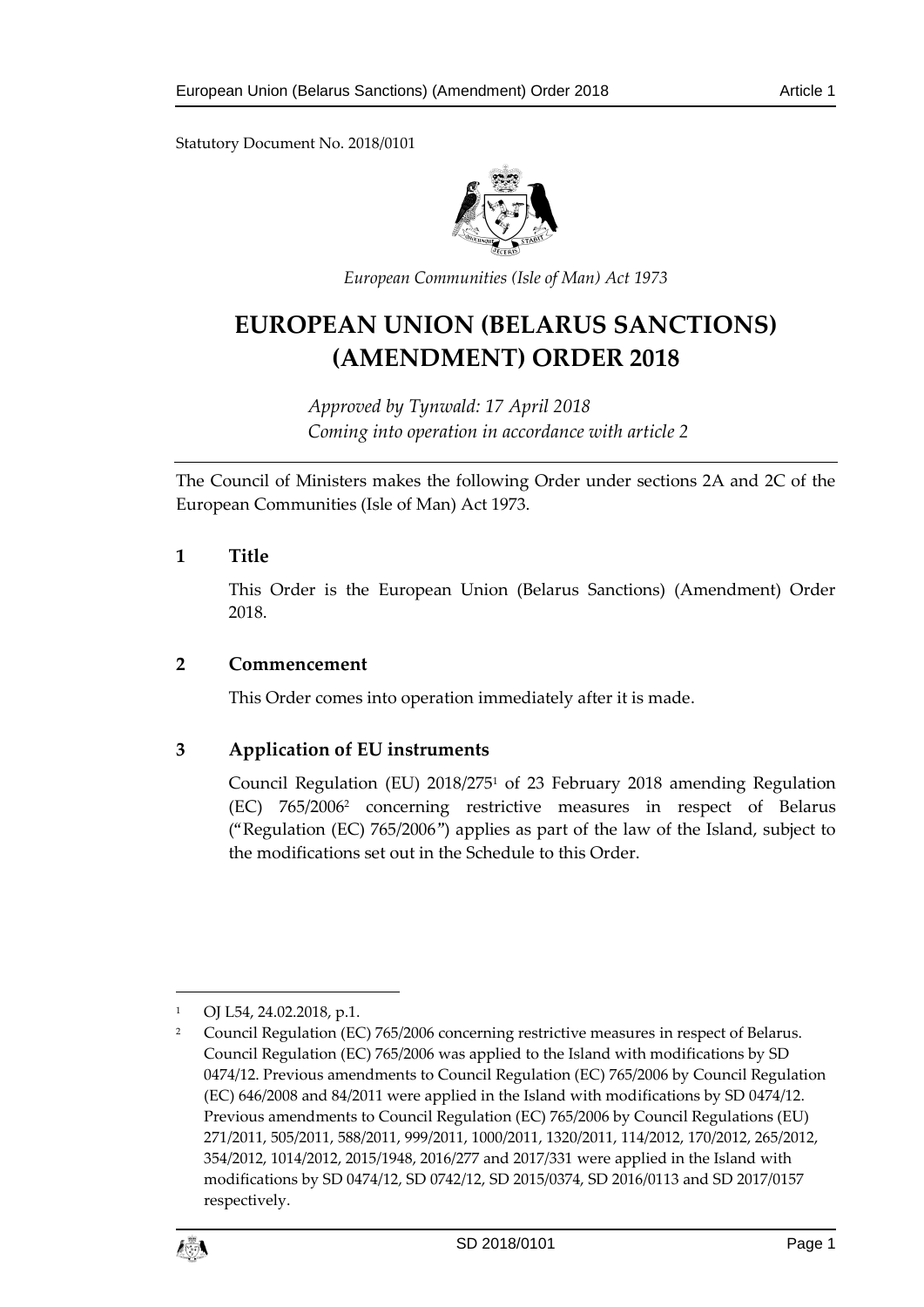# **MADE 16:00 16TH MARCH 2018**

**W GREENHOW**

*Chief Secretary*

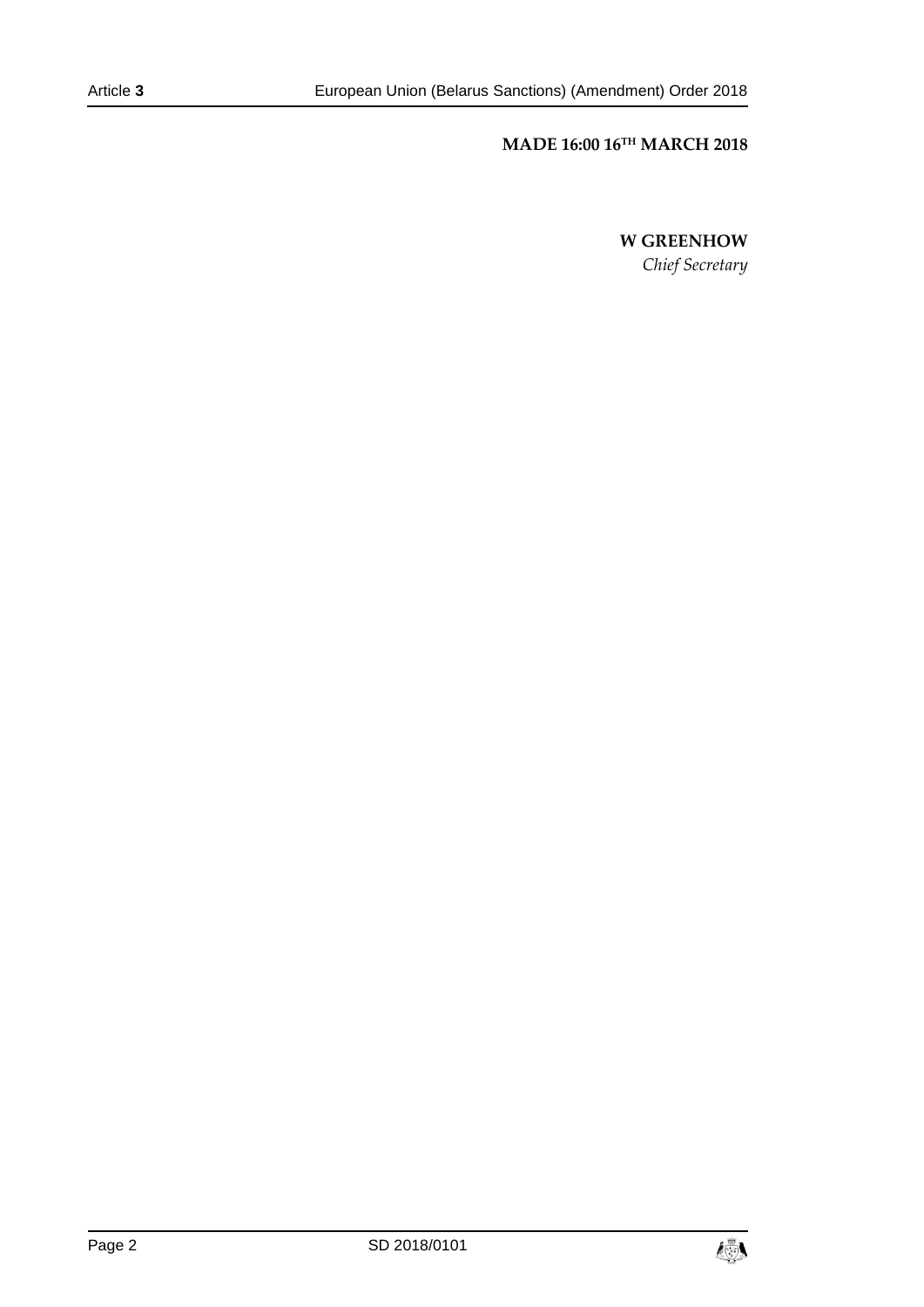# **SCHEDULE**

## [Article 3]

## **MODIFICATIONS TO THE APPLIED EU INSTRUMENT**

### **1 General**

- (1) In this Schedule a reference to a numbered Article or Annex (without more) is a reference to that Article or Annex so numbered of Regulation (EU) 2018/275.
- (2) References in Regulation (EU) 2018/275 to "Member State" and "Member States" shall be read as if the Island were itself a Member State, its territory were included within the territory of the Union and for the purposes of European Union law were a separate country from the United Kingdom.

# **2 Specific modifications**

- (1) In Article 1(1), for "the other Member States and the Commission" substitute **IS** such other Member States or the Commission as it considers appropriate<sup>D</sup>.
- (2) In Article 1(2), for "the other Member States and the Commission" substitute **IS** such other Member States or the Commission as it considers appropriate $\mathbf{E}$ .
- (3) Omit Article 2.
- (4) After Article 2, omit the statement of application and effect.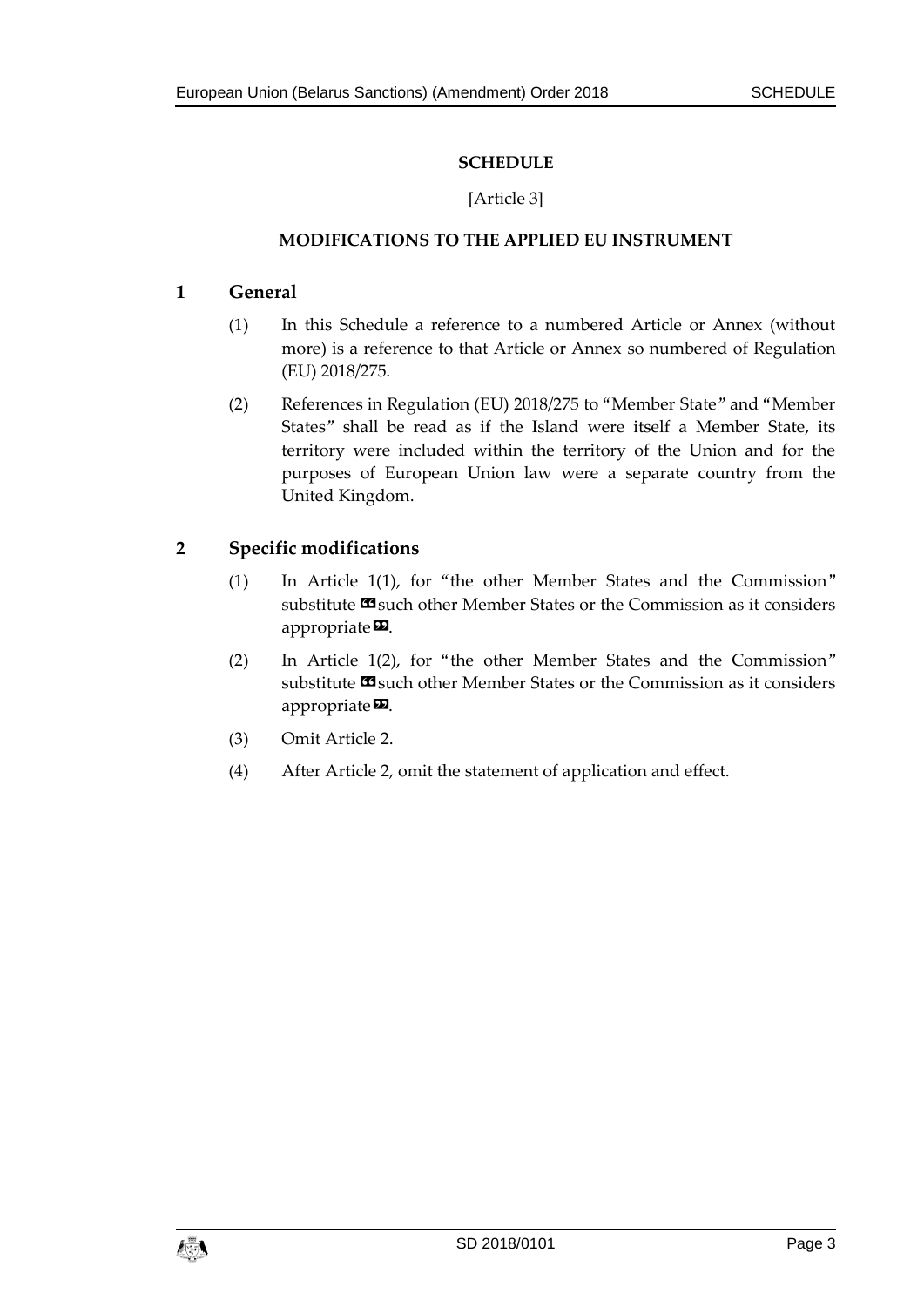# *EXPLANATORY NOTE*

#### *(This note is not part of the Order)*

This Order applies Council Regulation (EU) 2018/275 of 23 February 2018, amending Regulation (EC) 765/2006 concerning restrictive measures in respect of Belarus ("Regulation (EC) 765/2006"), as part of the law of the Island, subject to certain modifications.

Council Regulation (EU) 2018/275 amends Articles 1a and 1b of Regulation (EC) 765/2006 to insert new paragraphs to allow, subject to authorisation by the Treasury –

- (a) the sale, supply, transfer or export of certain types of small-calibre sporting rifles, pistols and ammunition, exclusively for use in sports events or sports training; and
- (b) the provision of technical assistance or brokering services, financing or financial assistance related to such goods.

A new Annex V is added to Regulation (EC) 765/2006 which lists the types of rifles, pistols and ammunition referred to in Articles 1a and 1b.

A copy of Council Regulation (EU) 2018/275 as amended is attached as an Annex, but the Annex does not form part of the Order.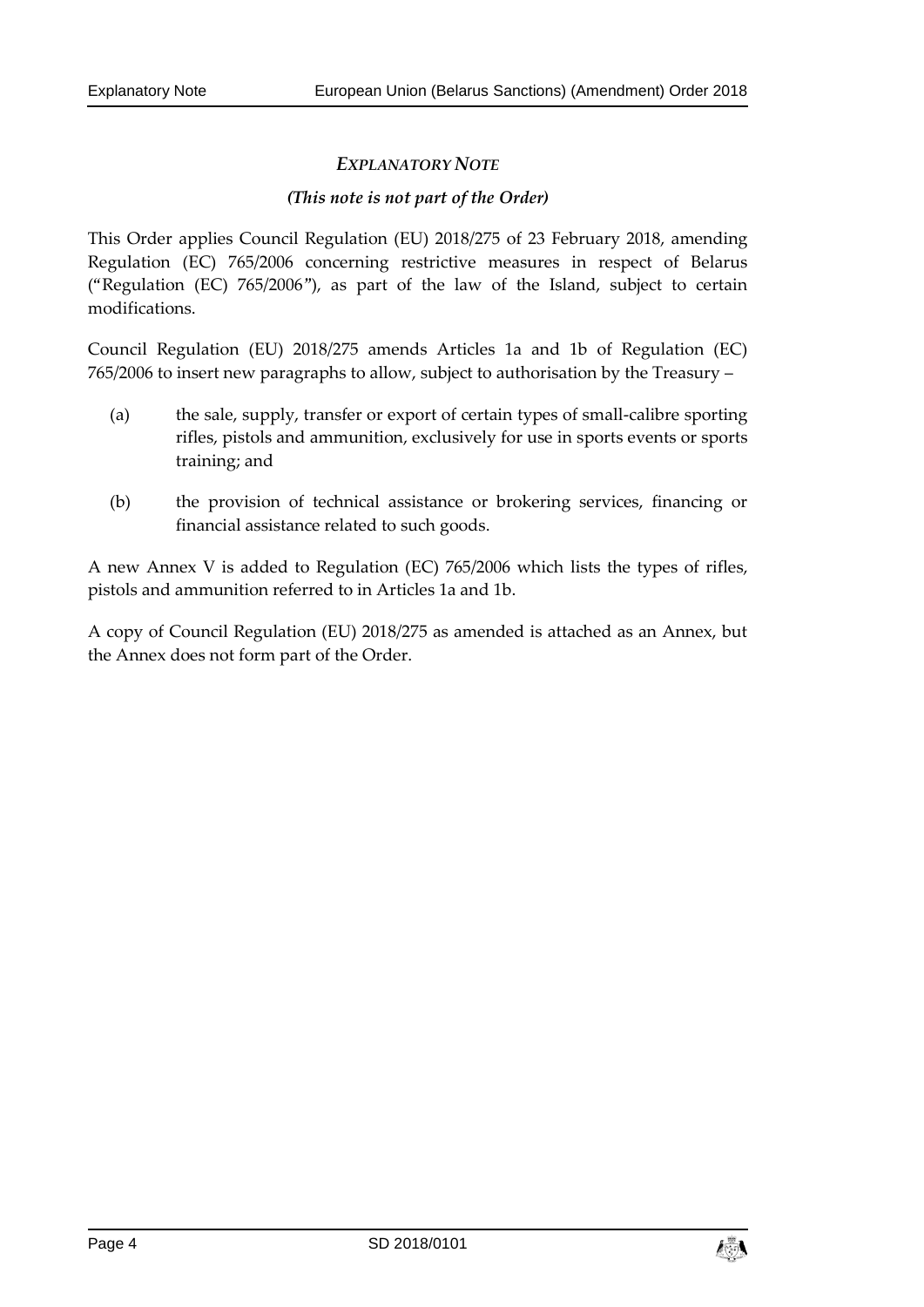#### **Annex**

#### **COUNCIL REGULATION (EU) 2018/275**

#### **of 23 February 2018**

#### **amending Regulation (EC) No 765/2006 concerning restrictive measures in respect of Belarus**

THE COUNCIL OF THE EUROPEAN UNION,

Having regard to the Treaty on the Functioning of the European Union, and in particular Article 215 thereof,

Having regard to Council Decision 2012/642/CFSP of 15 October 2012 concerning restrictive measures against Belarus<sup>3</sup>,

Having regard to the joint proposal from the High Representative of the Union for Foreign Affairs and Security Policy and of the European Commission,

Whereas:

- (1) Council Regulation (EC) No 765/2006<sup>4</sup> prohibits the export of equipment which might be used for internal repression to any person, entity or body or for use in Belarus, as well as related technical assistance, brokering services, financing or financial assistance.
- (2) Regulation (EC) No 765/2006 gives effect to the measures provided for in Decision 2012/642/CFSP.
- $(3)$  Council Decision (CFSP) 2018/280<sup>5</sup>, which amends Decision 2012/642/CFSP, provides for derogations from the export ban on certain types of small-calibre sporting rifles, small-calibre sporting pistols and small-calibre ammunition, and from the ban on assistance or services related thereto, while recognising that the export of such equipment should be limited.
- (4) Regulation (EC) No 765/2006 should therefore be amended accordingly.
- (5) Nothing in this Regulation affects the licence requirements laid down in Regulation (EU) No 258/2012 of the European Parliament and of the Council<sup>6</sup>.
- (6) In order to ensure that the measures provided for in this Regulation are effective, this Regulation should enter into force immediately,

HAS ADOPTED THIS REGULATION:

Article 1

 $\overline{3}$ <sup>3</sup> OJ L285, 17.10.2012, p.1.

<sup>4</sup> Council Regulation (EC) No 765/2006 of 18 May 2006 concerning restrictive measures in respect of Belarus (OJ L134, 20.5.2006, p.1).

<sup>&</sup>lt;sup>5</sup> Council Decision (CFSP) 2018/280 of 23 February 2018 amending Decision 2012/642/CFSP concerning restrictive measures against Belarus (see page 16 of OJ L54, 24.2.2018).

Regulation (EU) No 258/2012 of the European Parliament and of the Council of 14 March 2012 implementing Article 10 of the United Nations' Protocol against the illicit manufacturing of and trafficking in firearms, their parts and components and ammunition, supplementing the United Nations Convention against Transnational Organised Crime (UN Firearm Protocol), and establishing export authorisation, and import and transit measures for firearms, their parts and components and ammunition (OJ L94, 30.3.2012, p.1).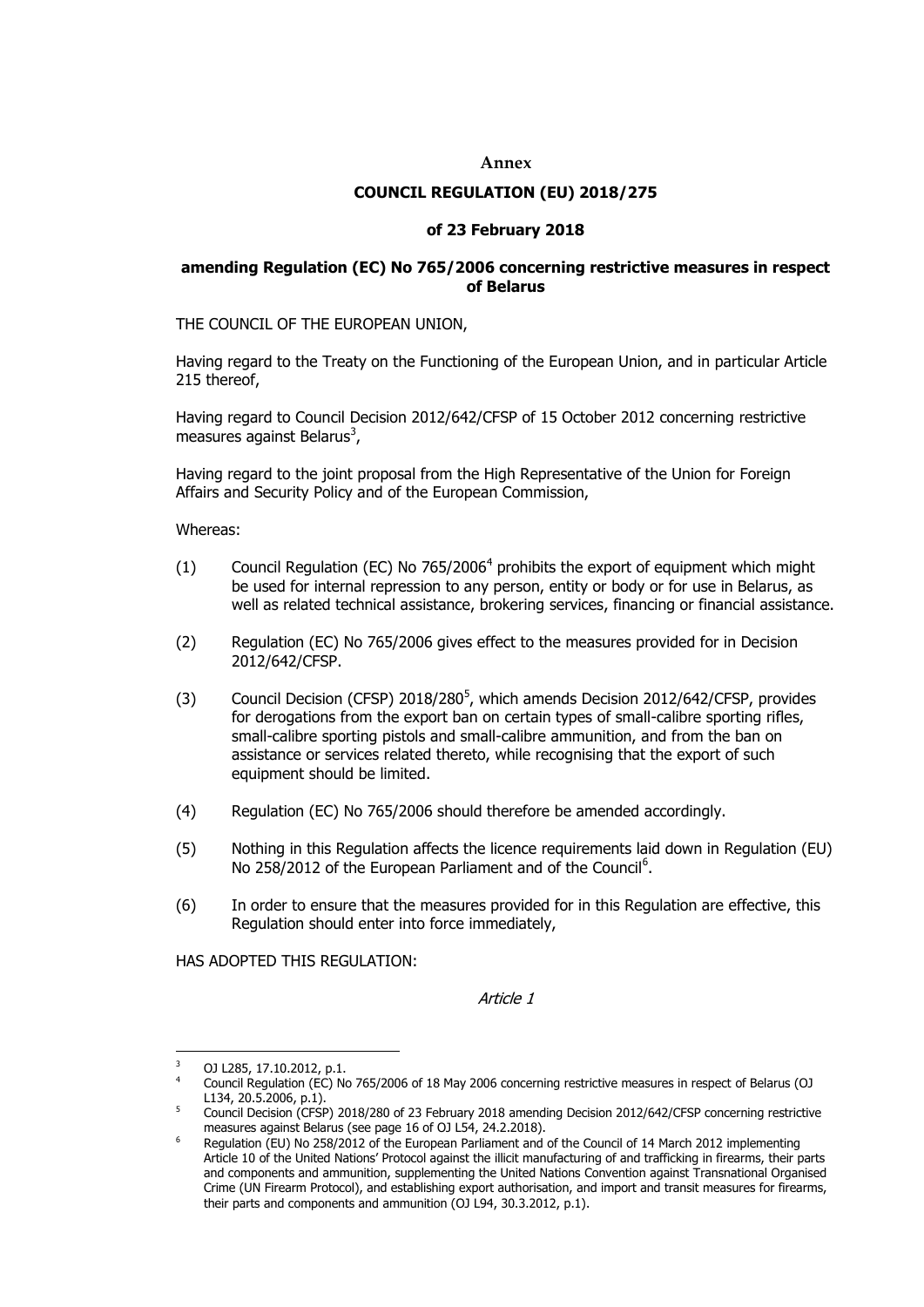Regulation (EC) No 765/2006 is amended as follows:

- 1. In Article 1a, the following paragraphs are added:
	- '5. By way of derogation from paragraph 1, the competent authorities in the Member States as listed in Annex II may authorise the sale, supply, transfer or export of sporting rifles, sporting pistols and their ammunition, as listed in Annex V, which also comply with the specifications defined in the equipment control guide of International Shooting Sport Federation, under such conditions as those authorities deem appropriate, if they determine that such equipment is intended exclusively for use in sports events and sports training recognised by the International Shooting Sport Federation.
	- 6. The Member State concerned shall notify the other Member States and the Commission **such other Member States or the Commission as it considers appropriate** of its intention to grant an authorisation pursuant to paragraph 5 at least 10 days prior to the authorisation, including the type and quantity of the equipment concerned and the purpose for which it is intended.';
- 2. In Article 1b, the following paragraphs are added:
	- '5. By way of derogation from paragraph 1, the competent authorities in the Member States as listed in Annex II may authorise the provision, directly or indirectly, of technical assistance or brokering services, financing or financial assistance related to sporting rifles, sporting pistols and their ammunition, as listed in Annex V, which also comply with the specifications defined in the equipment control guide of International Shooting Sport Federation, under such conditions as those authorities deem appropriate, if they determine that such equipment is intended exclusively for use in sports events and sports training recognised by the International Shooting Sport Federation.
	- 6. The Member State concerned shall notify the other Member States and the Commission **such other Member States or the Commission as it considers appropriate** of its intention to grant an authorisation pursuant to paragraph 5 at least 10 days prior to the authorisation, including on the nature of the assistance or services related thereto.';
- 3. The text set out in the Annex to this Regulation is added as Annex V.

Article 2

This Regulation shall enter into force on the date of its publication in the Official Journal of the European Union.

This Regulation shall be binding in its entirety and directly applicable in all Member States.

Done at Brussels, 23 February 2018.

For the Council The President E. ZAHARIEVA